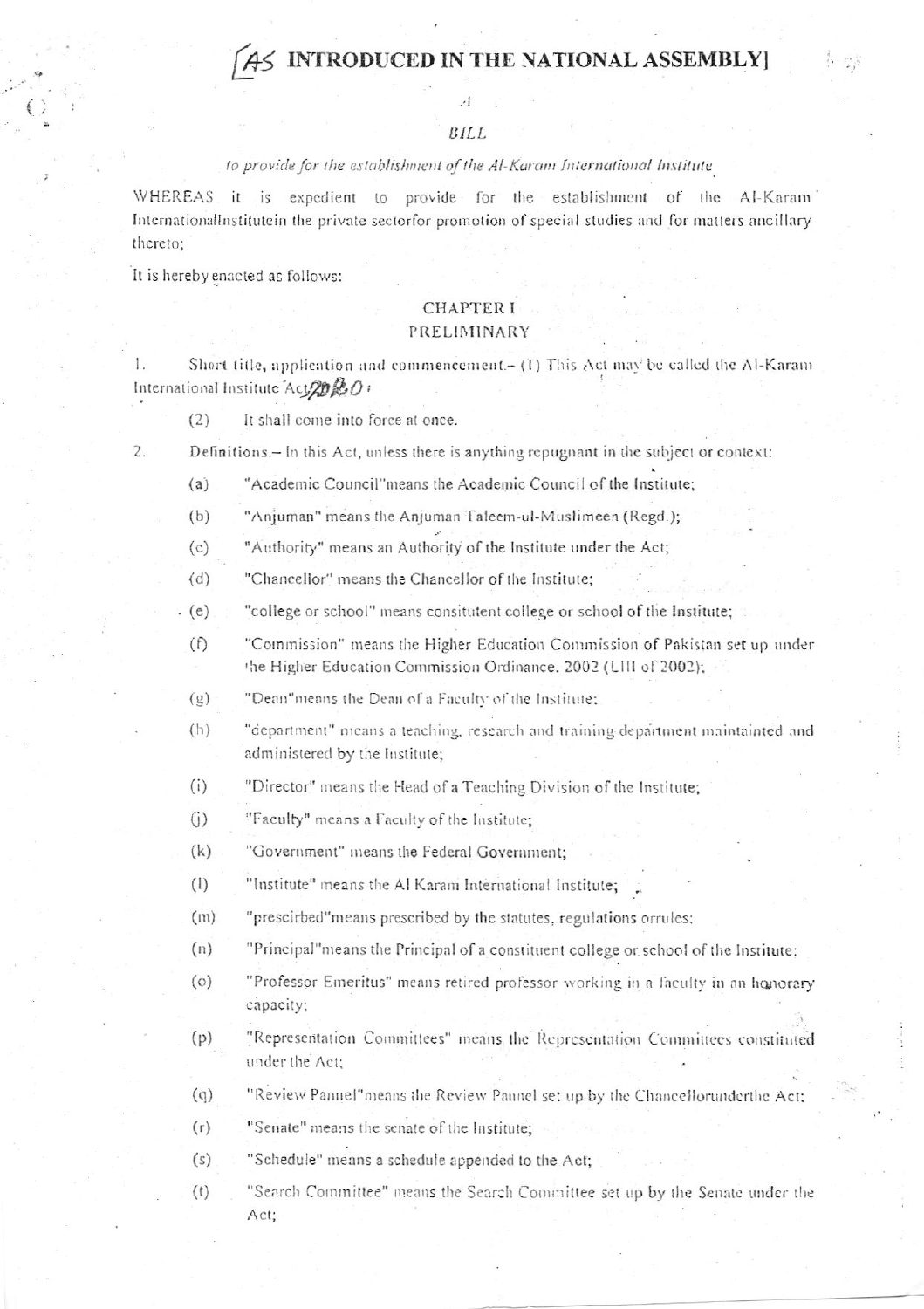- "statutes, regulations and rules" means the statutes, regulations and rules respectively made or deemed to have been made under the Act;
- "Syndicate" means the Syndicate of the Institute;  $(v)$

 $(u)$ 

- "Teacher" means a whole-time teacher appointed and paid by the Institute; and  $(w)$
- "Vice Chancellor" means the Vice Chancellorof the Institute.  $(x)$

## **CHAPTER II**

## THE INSTITUTE

Establishment and incorporation of the Institute.- (1) There shall be established an 3. Institute to be called Al-Karam International Institute consisting of the Chancellor, the Vice Chancellor, members of the Senate, the Deans, the Chairmen, the Principals and members of the Academic Council and such other officers as may be prescribed or any council, committee and any other body as the Authority may establish.

The Institute shall be a body corporate with its main campus at Bhera, having  $(2)$ perpetual succession and common seal, with power, among others, to acquire, hold and dispose of any property or investment vesting in it and shall said name sue and be sued.

The Institute shall be competent to acquire and hold property, both movable and  $(3)$ immovable, and to lease, sell or otherwise transfer any movable and immovable property which may have become vested in or been acquired by it.

Notwithstanding anything contained in any other law but subject to this Act and  $(4)$ the Higher Education Commission Ordinance, 2002 (LIII of 2002), the Institute shall have academic, financial and administrative autonomy including the power to employ officers, teachers and other employees on such terms as may be prescribed.

 $4.$ Functions of the Institute.- The Institute shall perform the following functions:

- $(i)$ to provide for education and scholarship in such branches of knowledge as it may deem fit with special focus on research in Islamic Shariah, and to make provision for research, service to society and for the application, advancement and dissemination of knowledge in such manner as it may determine;
- $(i)$ to prescribe courses of studies to be conducted by it and the colleges;
- $(iii)$ to hold examinations and to award and confer degrees, diplomas, certificates and other academic distinctions to and on persons who have been admitted to and have passed its examinations under prescribed conditions;
- $(iv)$ to prescribe the terms and conditions of employment of the officers, teachers and other employees of the Institute and to lay down terms and conditions that may be different from those applicable to government servants in general;
- $(v)$ to engage, where necessary, persons on contracts of specified duration and to specify the terms of each engagement;
- $(v_i)$ to confer honorary degrees or other distinctions on approved persons in the manner prescribed;
- $(vii)$ to provide for such instruction for persons not being students of the Institute as it may prescribe, and to grant certificates and diplomas to such persons:
- $(viii)$ to institute programmes for the exchange of students and teachers between the Institute and other universities, educational institutions and research organizations, inside as well as outside Pakistan;

Z,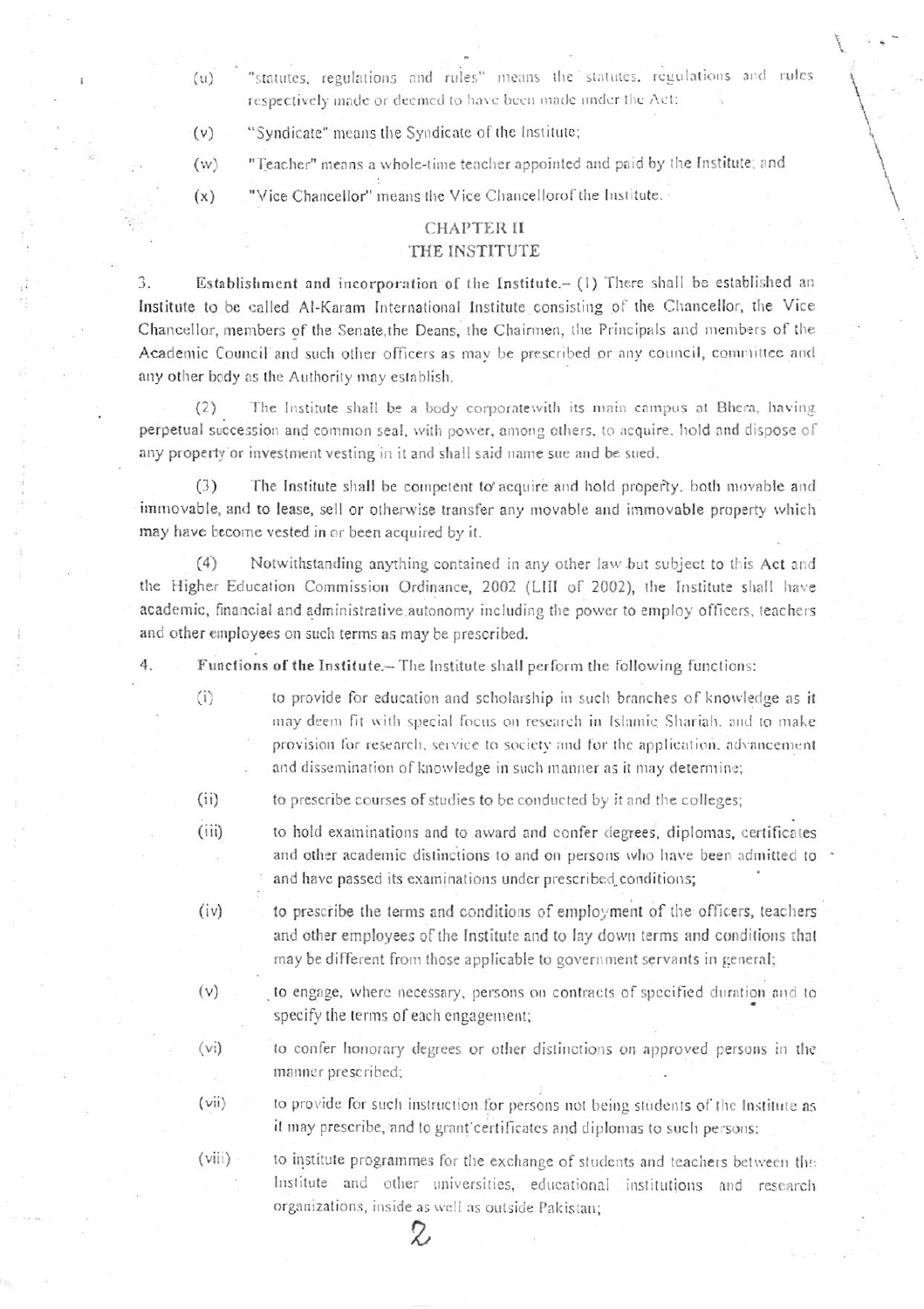- $(ix)$ to provide career counseling and job search services to students and alumni;
- $(x)$ to maintain linkages with alumni:
- $(x_i)$ to develop and implement fund-raising plans;
- $(xii)$ to provide and support the academic development of the faculty of the Institute;
- $(xiii)$ to confer degrees on persons who have carried on independent research under prescribed conditions;
- to accept the examinations passed and the period of study spent by students of  $(xiv)$ the Institute at other universities and places of learning equivalent to such examinations and periods of study in the Institute, as it may prescribe, and to withdraw such acceptance:
- to co-operate with the universities, public authorities or private organizations,  $(xv)$ inside as well as outside Pakistan, in such manner and for such purposes as may be prescribe:
- to institute Professorships, Associate Professorships, Assistant Professorships  $(xvi)$ and Lecturer-ships and any other posts and to appoint persons thereto;
- to create posts for research, extension, administration and other related  $(xvii)$ purposes and to appoint persons thereto;
- $(xxi)$ to institute and award financial assistance to students in need, fellowships, scholarships, bursaries, medals and prizes under prescribed conditions;
- $(xxiii)$ to establish departments, schools, colleges, campuses, faculties, institutes, museums and other centers of learning for the development of teaching and research and to make such arrangements for their maintenance, management and administration, inside Pakistan as well as outside Pakistan under prescribed conditions;
- $(xxiii)$ to provide for the residence of the students of the Institute and the colleges, to institute and maintain halls of residence and to approve or license hostels and lodging:
- $(xxiv)$ to maintain order, discipline and security on the campuses of the Institute and the colleges;
- $(xxv)$ to promote the extracurricular and recreational activities of such students, and to make arrangements for promoting their health and general welfare;
- $(xxyi)$ to demand and receive such fees and other charges as it may determine;
- $(xxvii)$ to make provision for research, advisory or consultancy services and with these objects to enter into arrangements with other institutions, publicorprivate bodies, commercial and industrial enterprises under prescribed conditions;
- $(xxviii)$ to enter into, carry out, vary or cancel contracts;
- $(xxix)$ to receive and manage property transferred and grants, contributions made to the Institute and to invest any fund representing such property, grants, bequests, trusts, gifts, donations, endowments or contributions in such manner as it may deem fit;
- to provide for the printing and publication of research and other works; and  $(XXX)$
- to do such other acts and things as may be requisite in order to further the  $(xxxi)$ 
	-